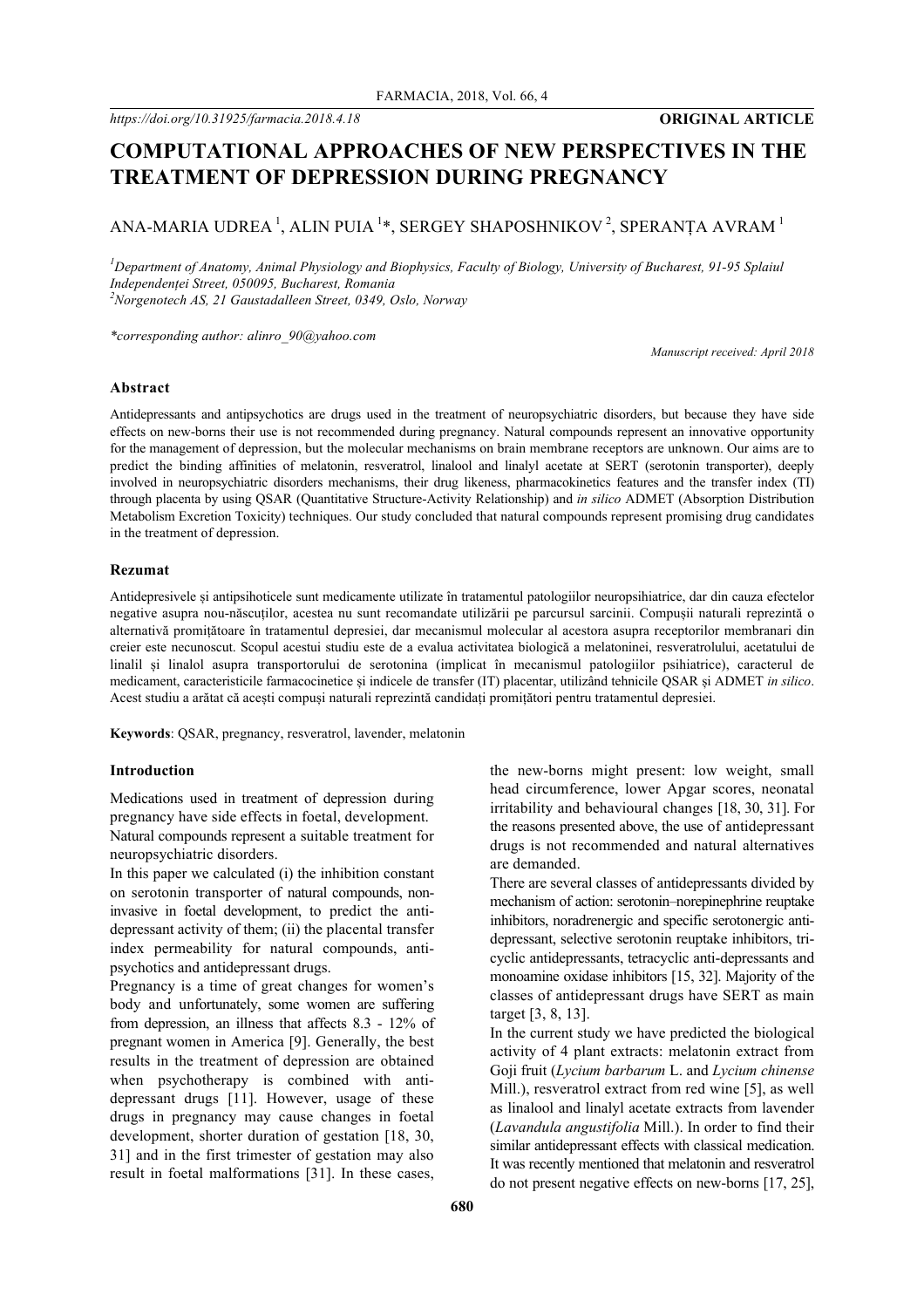while the data about linalool and linalyl acetate on new-borns is not available yet.

Melatonin (N-acetyl-5methoxytryptamine) is an indole produced by the pineal gland, with essential physiological roles (sleep, detoxification of free radicals, cancer inhibition, etc.). Melatonin and its derivatives have positive effects in major depressive disorder by regulating the circadian rhythm and improving sleep quality. Melatonin is a melatoninergic1 and melatoninergic2 receptors agonist and  $5-\text{HT}_{2C}$  antagonist [24].

Resveratrol (trans-3,5,4′-trihydroxy-trans-stilbene, RES) is a polyphenol that is found in blue berries (*Vaccinium myrtillus* L.) and red wine with benefits in the management or prevention of numerous illnesses such as: diabetes, brain disease, inflammation, circulator system diseases, cancer etc. [2, 14, 29]. New studies show that resveratrol could have antidepressant-like effects in rat models [7].

Linalyl acetate and linalool are the main constituents of silexan (70 - 80%). Silexan is a capsule with lavender essential oil, used in the treatment of generalized anxiety disorder [12]. However, the mechanism of action of silexan is still unclear. The mechanism of action of these natural compounds on neuropsychiatric disorders as well as the quantification of their biological activities (expressed as inhibition constants  $(K_i)$ ) on membrane receptors (e.g. SERT), is not known.

Therefore, here we predicted the biological activities of melatonin, resveratrol linalool and linalyl acetate expressed as inhibition constant,  $K_i$  on SERT receptor by used computational methods (QSAR) and we computed their pharmacokinetic profiles (ADMET).

An important factor in the safety profile of using drugs during pregnancy is to know whether they are penetrating the placenta, which is measured using the transfer index (TI) [10]:

 $TI = Transfer of drug / transfer of antipyrene.$ 

A TI of 1.24 or higher indicates a full transfer has occurred [10]. These data are not available for a large number of drugs and natural compounds. For antidepressant drugs TI of only the following compounds is available 4: amitriptyline (0.81), citalopram (0.86), fluoxetine (0.88), nortriptyline (0.62) and melatonin (0.93) [10]. We have computed TI for melatonin, resveratrol, linalool and linalyl acetate, as well as for many other antidepressants and antipsychotic drugs. Our findings suggest that computational methods presented here can contribute to find an optimal treatment of depression in groups of individuals with risk factors.

### **Materials and Methods**

### *Molecular database*

For our QSAR models we have selected (i) a set of 15 antidepressants (amitriptyline, amoxapine, citalopram, desipramine, escitalopram, femoxetine, fluoxetine, fluvoxamine, indalpine, lofepramine, norfluoxetine, nortriptyline, reboxetine, trazodone, venlafaxine) and 8 antipsychotic drugs (amisulpride, aripiprazole, chlorpromazine, clozapine, quetiapine, risperidone, sertindole, ziprasidone) clinically used in the treatment of depression with known  $K_i(uM)$  on SERT membrane receptor from PDSP  $K_i$  database [21]. Biological activity,  $K_i(M)$ , was expressed as p $K_i$  applying the logarithm function:  $log((1/Ki)M)$ , (ii) 31 drugs: antibiotics (amoxicillin, ciprofloxacin, ofloxacin, levofloxacin); analgesics and anaesthetics (antipyrine, lidocaine, methohexital, paracetamol); drugs used in type II diabetes (chlorpropamide, glipizide, glyburide tolbutamide); hypertension and attention deficit hyperactivity disorder (clonidine); anxiety reducing drugs (dexmedetomidine, diazepam, nordiazepam, sulpirid); drugs used in stomach ulcers treatment (famotidine, nizatidine, pirenzepine, ranitidine); drug used in bipolar disorder treatment (lamotrigine); anti-inflammatory drugs (oxyphenbutazone, phenylbutazone); drugs used in the treatment of respiratory diseases (clenbuterol, ambroxol) antidepressants (amitryptiline, fluoxetine, citalopram, nortriptyline) and natural compound (melatonin) with known TI values from literature [10].

*Molecular modelling and minimum energy optimization* To investigate the biological activity of natural compounds: melatonin, resveratrol, linalool and linalyl acetate on SERT and TI we acquired the 3D structures of antidepressant, antipsychotic drugs and natural compounds in format .mol from CHEMBL database [26]. We used Molecular Operating Environment 10 (MOE.10) software [19] to minimize the potential energy of the structures. The energy of structures was minimized using Forcefield MMFF94x at a 0.05 gradient; after minimization, Gasteiger partial charges were applied for all molecules [6].

### *QSAR Protocols*

#### *Molecular descriptors*

After minimization protocol we calculated ~200 (2D and 3D) molecular descriptors for each compound, using MOE software (ex: flexibility, energy of torsion,  $LogP(o/w)$  (Log octanol/water partition coefficient), SMR (Molar Refractivity) etc. Then we calculated the correlation between the molecular descriptors for the use in QSAR modelling: only correlations lower than 0.8 were accepted. In each QSAR model from all the molecular descriptors we have selected three molecular descriptors that are not correlated and with relevance in drug-likeness. Pearson correlation matrix: highest correlation is between E\_vdw and SMR 0.751; lowest correlation is between SMR and LogP of  $0.126$ ; QSAR<sub>TI</sub>: Pearson correlation matrix highest correlation is between a don and LogP at -0.534; lowest correlation is between a\_don and SMR. In both cases we don't have a correlation higher than 0.8, which means that these descriptors could be used in QSAR model (Table I).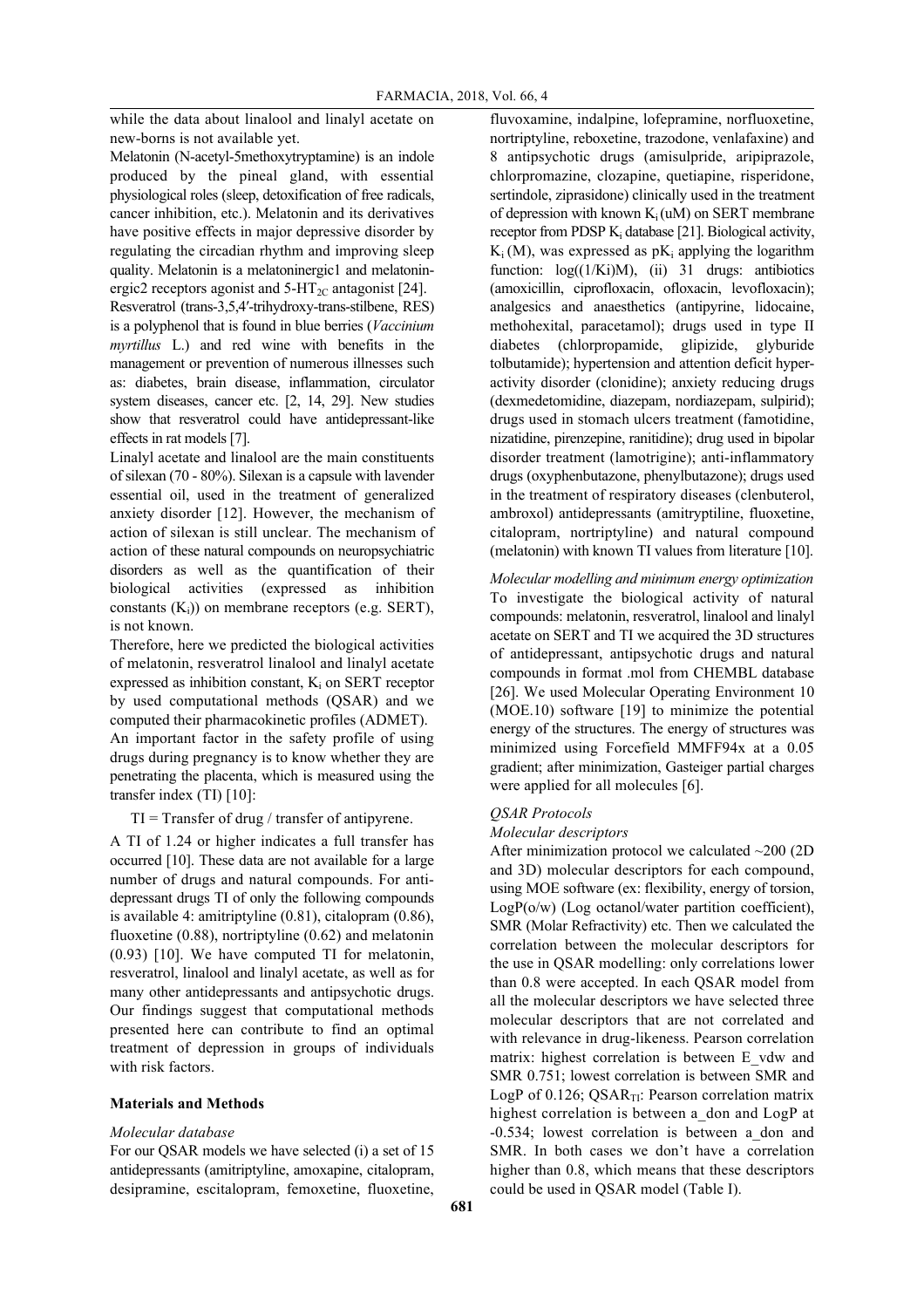#### **Table I**

Pearson correlation matrix of descriptors used in both QSAR models

| $QSARSERT$ : Pearson correlation matrix. |            |      | $QSARTI$ : Pearson correlation matrix. |            |          |       |            |
|------------------------------------------|------------|------|----------------------------------------|------------|----------|-------|------------|
|                                          | <b>SMR</b> | LogP | E vdw                                  |            | LogP     | a don | <b>SMR</b> |
| <b>SMR</b>                               |            |      |                                        | LogP       |          |       |            |
| LogP                                     | 0.126      |      |                                        | a don      | $-0.534$ |       |            |
| vdw<br>E                                 |            |      |                                        | <b>SMR</b> |          |       |            |

In QSAR<sub>SERT</sub> model we have selected: LogP (o/w), SMR, Van der Waals energy (E\_vdw). The QSAR equation for this model is:

 $SERT = 10.50183 - 0.03615 \times E_{vdw} - 0.42259 \times SMR + 0.79453 \times LogP$ 

In QSAR<sub>TI</sub> model we have selected: LogP( $o/w$ ), SMR and Number of H-bond donor atoms (a don). QSAR equation for this model is:

 $TI = 1.68607 - 0.05682 \times a_{don} + 0.07859 \times LogP - 0.13854 \times SMR$ 

LogP has a significant role in how a drug reaches the desired target and how fast it undergoes the procedure required for the specific activity. It also influences the intensity of the positive effect; and the period that the active form of the drug remains in the body [6]. E\_vdw represents the Van der Waals component of potential energy and H-bond donor atoms number influences the water solubility of a molecule. A large number of a\_don indicates low fat solubility, so the drug is unable to penetrate the cellular membrane [16].

*Chemometric analysis*

A strong prediction power of a QSAR model is dictated by a reliable equation for structure activity relationship and should be characterized by: good correlation coefficients  $(R^2)$ , (higher than 0.800), a low standard error of prediction (smaller than 0.400), Cross-validated R2  $(q^2)$  (needs to exceed 0.700) and a low Cross-validated Root mean Square Deviation value (lower than 0.5) [20]. Regression analysis was executed using the Partial Least Squares algorithm in MOE 10 software. We selected three principal components to achieve ideal values for statistical parameters  $q^2$  and  $R^2$ , which were evaluated by executing the cross-validation and respectively non-cross-validated processes existing in MOE 10 software.

#### *Learning, validation and test set*

Using our computational expertise [1, 28] we build 2 QSAR models to achieve our goal: QSAR model 1  $(QSAR<sub>SERT</sub>) - pK<sub>i</sub>$  prediction on SERT of natural compounds to predict the antidepressant-like activity of natural compounds, and QSAR model  $2 (QSAR<sub>TI</sub>)$  prediction of TI for antipsychotics, antidepressants and natural compounds with possible antidepressant effect, to predict the safety of using antidepressants, antipsychotics and natural compounds in pregnancy. After selection of descriptors, we randomly divided the

molecules in learning and validation set. In OSAR<sub>SERT</sub> model we have 19 molecules in learning set and 4 (amisulpride, clozapine, nortriptiline and sertindole) in validation set.

In  $QSAR<sub>TI</sub>$  model we used 26 molecules in learning set and 5 molecules in validation set (chlorpropamide, famotidine, glipizide, tolbutamide and lidocaine). The prediction power of our QSAR models is confirmed by our statistical parameters (Table II): Root mean Square Deviation,  $R^2$ , Cross-validated Root mean Square Deviation and  $q^2$ . The QSAR equation from QSAR SERT was applied to molecules from test set. In test set we have 4 molecules from plants (resveratrol, melatonin linalool and linalyl acetate) with possible antidepressant activity. The QSAR equation from  $\text{OSAR}_{\text{TI}}$  was applied to molecules from the test set. In this case the test set had 42 molecules: antidepressants (19) antipsychotics (18) and the natural compounds (4 molecules).

> **Table II** for both QSAR models

|                                            | Statistical parameters |                    |  |
|--------------------------------------------|------------------------|--------------------|--|
| Statistical parameters                     | OSAR <sub>SERT</sub>   | OSAR <sub>TI</sub> |  |
| Root mean Square Deviation                 | 0.33                   | 0.089              |  |
| $\mathbf{p}^2$                             | 0.90                   | 0.89               |  |
| Cross-Validated Root mean Square Deviation | 0.42                   | 0.10               |  |
|                                            | 0.84                   | 0.85               |  |
|                                            |                        |                    |  |

*Evaluation of drug-likeness profile (Lipinski's rule of five)*

Analysis of drug-likeness of the new compounds was done by applying the Lipinski's rule of five referring at the possibility of drug-like action of small molecules

if the following criteria are respected: no more than five a\_don, no more than ten number of H-bond acceptors (a\_acc), a LogP smaller than five, and an MW smaller than 500 Daltons [16]. Here we applied the rule of five to the natural compounds resveratrol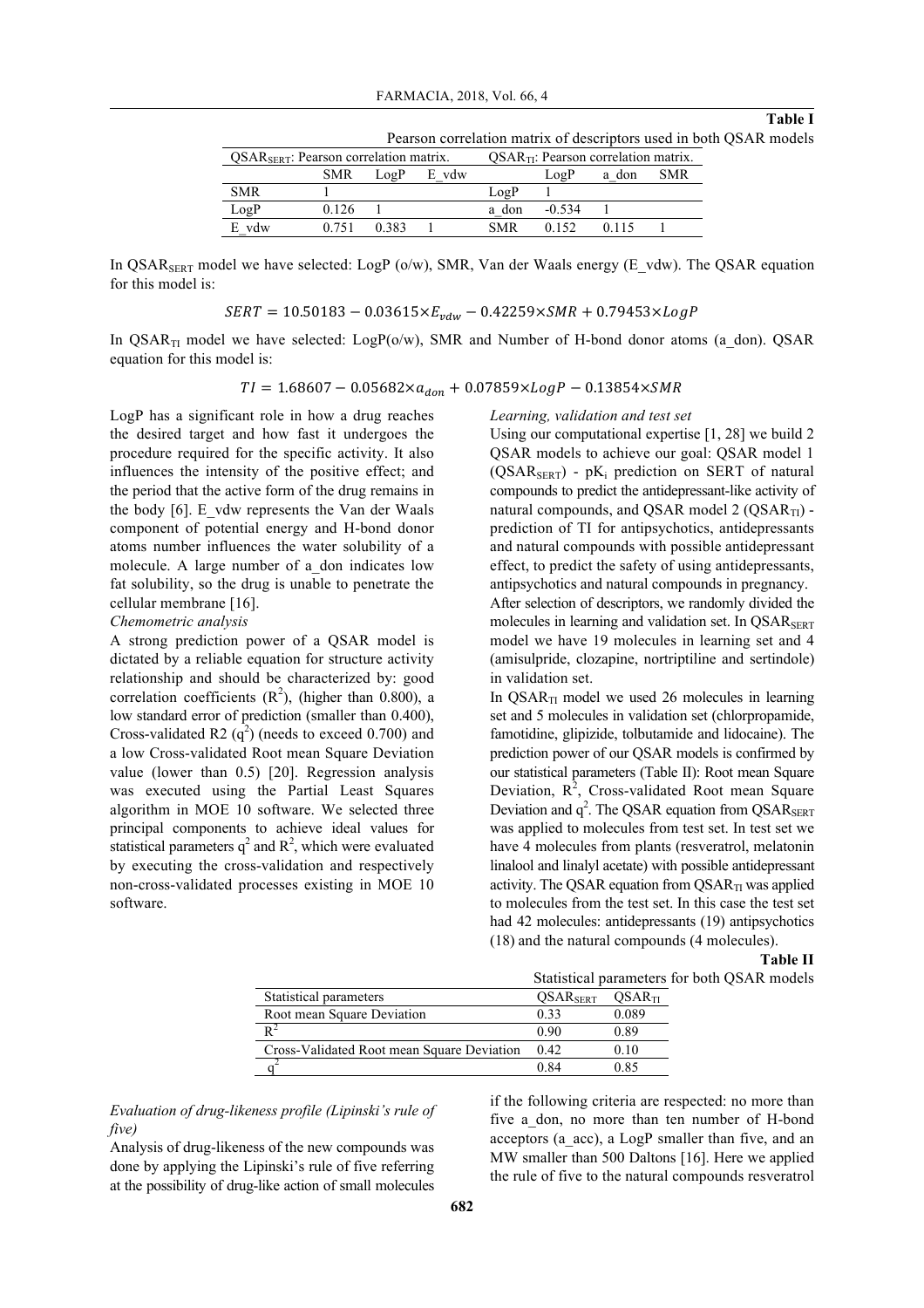$(LogP = 3.69; a \t acc = 3; a \t don = 3; MW = 228.24),$ linalyl acetate (LogP = 2.71; a\_acc = 1; a\_don = 0; MW = 196.29), melatonin (LogP = 1.77; a\_acc = 2; a\_don = 2; MW = 232.28) and linalool (LogP =  $2.13$ ;  $a\_{acc} = 1$ ;  $a\_{don} = 1$ ;  $MW = 154.25$ ). We correlated our results with other available information in different bioinformatics database Pubchem database [27]: resveratrol (XLogP3 = 3.1; a  $acc = 3$ ; a don = 3;  $MW = 228.24$ ), linalyl acetate  $(XLogP3 = 3.3; a \csc = 2;$ a don = 0; MW = 196.29) melatonin (XLogP3 = 0.8; a  $acc = 2$ ; a don = 2; MW = 232.28) and linalool  $(XLogP3 = 2.7; a \nacc = 1; a \ndom = 1; MW = 154.25).$ All the natural compounds respect Lipinski's rule and may have drug-like effect.

### *In silico ADMET methods*

*In silico* ADMET studies are a valuable tool in Drug discovery. Here we have tested natural compounds (melatonin, linalool, linalyl acetate and resveratrol) and fluoxetine, which is one of the most used drugs in depression treatment. All these compounds have similar  $pK_i$  value on SERT. The ADMET study was running in pkCSM platform [23], the SMILES structure of the drug and natural compounds was taken from Drug Bank database [4].

We have chosen PkCSM platform based on high statistical values of predictions for selected functions: intestinal absorption ( $R^2$  = 0.902), Steady-state Volume of Distribution (VDss) ( $R^2 = 0.702$ ), fraction unbound  $(R^2 = 0.862)$ , Blood-Brain-Barrier (BBB) permeability  $(R^{2} = 0.862)$ , total clearance  $(R^{2} = 0.755)$  and rat Lethal Dose (LD) 50 ( $R^2 = 0.779$ ) [22].

### **Results and Discussion**

#### *QSARSERT*

Running the  $QSAR_{SERT}$  model equation we obtained suitable statistical results ( $R^2 = 0.90$  q<sup>2</sup> = 0.84) for learning set the best residual value is 0.04 while the worst was -0.56. The power of prediction of our QSAR model is confirmed by the value of residuals between experimental and predicted. Results show that the natural compounds and antidepressant drugs have similar pKi activity on SERT.

 $PK<sub>i</sub>$  of antidepressants on SERT have a range between 6.79 (trazodone) and 9.09 (fluoxetine). The natural compounds have  $pK_i$  values from 8.17 (melatonin) to 9.67 (linalool) (Table III); The predicted  $pK_i$  value of melatonin (8.17) is close to the  $pK_i$  value of venlafaxine; resveratrol (9.30), linalool (9.67) and linalyl acetate  $(9.48)$  predicted pK<sub>i</sub> values are close to p $K_i$  value of fluoxetine (Table III). The close p $K_i$ value of natural compounds with fluoxetine and venlafaxine indicate similar activity on the receptor. Fluoxetine is one of the most used drugs in the treatment of depression.

### **Table III**

|                        | Underlined molecules represent the training set. Bolded nature |                        |                          |  |  |
|------------------------|----------------------------------------------------------------|------------------------|--------------------------|--|--|
| Molecule               | $SERT$ -experimental p $K_i$                                   | SERT- predicted $pK_i$ | Residual                 |  |  |
| Amisulpride            | 5.00                                                           | 5.90                   | $-0.90$                  |  |  |
| Amitriptyline          | 8.55                                                           | 8.51                   | 0.04                     |  |  |
| Amoxapine              | 7.20                                                           | 7.38                   | $-0.18$                  |  |  |
| Aripiprazole           | 5.74                                                           | 6.34                   | $-0.60$                  |  |  |
| Chlorpromazine         | 8.88                                                           | 8.44                   | 0.44                     |  |  |
| Citalopram             | 8.94                                                           | 8.56                   | 0.38                     |  |  |
| Clozapine              | 6.00                                                           | 7.00                   | $-1.00$                  |  |  |
| Desipramine            | 7.75                                                           | 8.16                   | $-0.41$                  |  |  |
| Escitalopram           | 8.95                                                           | 8.58                   | 0.37                     |  |  |
| Femoxetine             | 7.95                                                           | 7.66                   | 0.29                     |  |  |
| Fluoxetine             | 9.09                                                           | 9.46                   | $-0.37$                  |  |  |
| Fluvoxamine            | 8.79                                                           | 8.64                   | 0.15                     |  |  |
| Indalpine              | 8.76                                                           | 9.26                   | $-0.50$                  |  |  |
| Lofepramine            | 7.15                                                           | 7.29                   | $-0.14$                  |  |  |
| Norfluoxetine          | 8.83                                                           | 8.67                   | 0.16                     |  |  |
| Nortriptiline          | 7.82                                                           | 8.67                   | $-0.85$                  |  |  |
| Quetiapine             | 6.00                                                           | 5.90                   | 0.10                     |  |  |
| Reboxetine             | 6.97                                                           | 7.53                   | $-0.56$                  |  |  |
| Risperidone            | 6.00                                                           | 6.04                   | $-0.04$                  |  |  |
| Sertindole             | 6.00                                                           | 6.96                   | $-0.96$                  |  |  |
| Trazodone              | 6.79                                                           | 6.40                   | 0.39                     |  |  |
| Venlaflaxine           | 8.12                                                           | 7.86                   | 0.26                     |  |  |
| Ziprasidone            | 7.27                                                           | 7.06                   | 0.21                     |  |  |
| <b>Resveratrol</b>     | $\overline{\phantom{0}}$                                       | 9.30                   | -                        |  |  |
| <b>Linalyl</b> acetate | $\overline{\phantom{0}}$                                       | 9.48                   | $\overline{\phantom{0}}$ |  |  |
| <b>Melatonin</b>       | $\overline{\phantom{0}}$                                       | 8.17                   | $\overline{\phantom{0}}$ |  |  |
| Linalool               | $\overline{a}$                                                 | 9.67                   |                          |  |  |
|                        |                                                                |                        |                          |  |  |

Experimental  $pK_i$ , predicted  $pK_i$  on SERT, and residuals. ral compounds.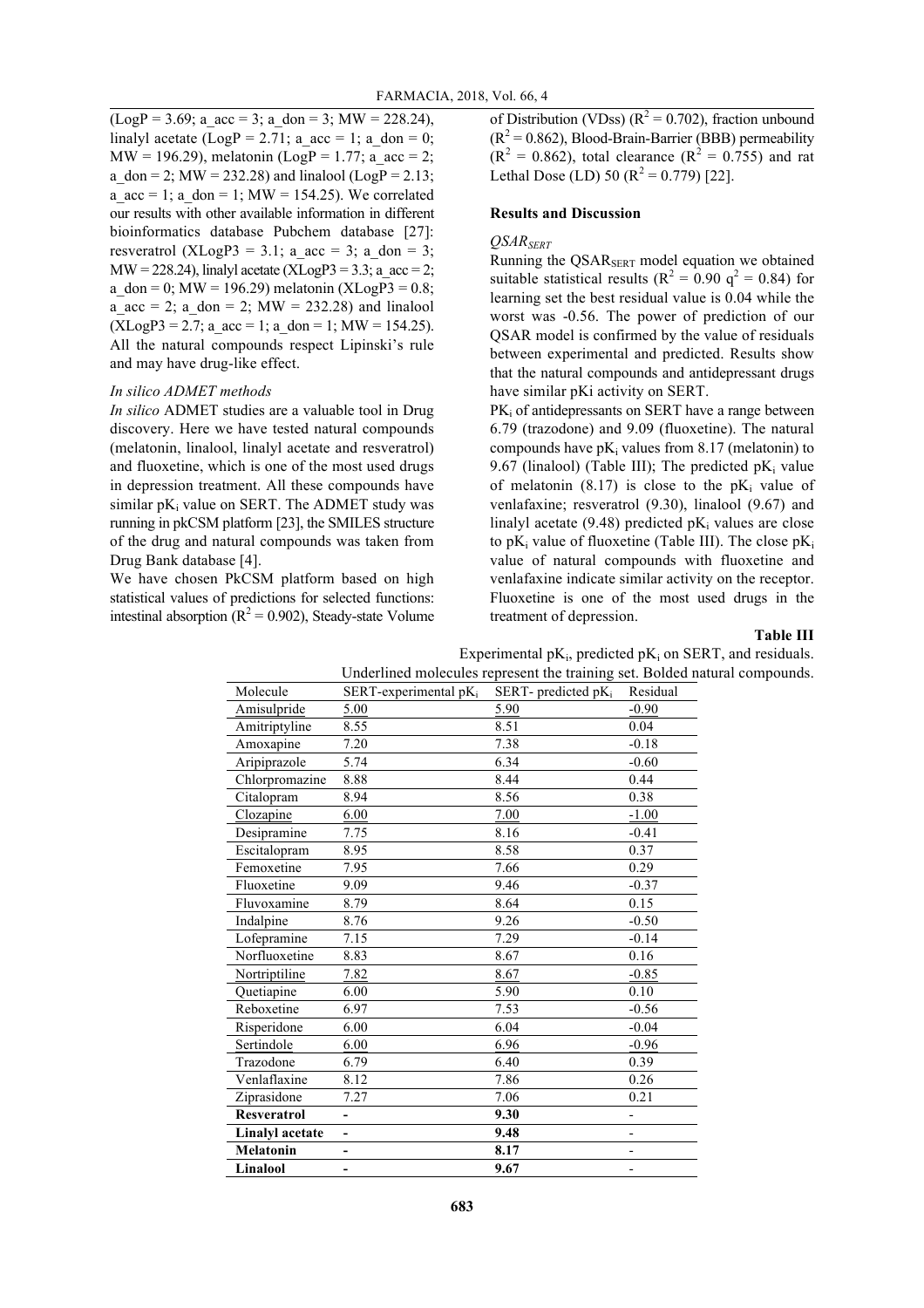### *QSARTI*

Running the  $QSAR_{TI}$  model equation we obtained suitable statistical results ( $R^2 = 0.89$  q<sup>2</sup> = 0.85). For learning set the best residual value was 0.006, and the worst was -0.16. The power of prediction of our QSAR model is confirmed by the value of residuals between experimental and predicted. Results show that antidepressants have TI values from 0.66 (amoxepine) to 0.96 (bupropion); antipsychotics have TI values from 0.27 (aripiprazole) to 0.79 (promazine), and natural compounds are within a range from 0.90 to 1.12 (Table IV).

### **Table IV**

| Observed TI, predicted TI and residuals underlined molecules represent the training set. |
|------------------------------------------------------------------------------------------|
| Bolded: antidepressants, antipsychotics and natural compounds.                           |

|                  |                |              |                | Bolded: antidepressants, antipsychotics and natural compour |                |
|------------------|----------------|--------------|----------------|-------------------------------------------------------------|----------------|
| Molecule         | TI             | Predicted TI | Residual       | Molecule                                                    | Predicted TI   |
| Amitriptyline    | 0.81           | 0.80         | 0.006          | Clozapine                                                   | 0.59           |
| Amoxicillin      | 0.15           | 0.17         | $-0.02$        | <b>Desipramine</b>                                          | 0.76           |
| Antipyrine       | 1              | 1.02         | $-0.02$        | <b>Doxepine</b>                                             | 0.80           |
| Chlorpropamide   | 0.5            | 0.78         | $-0.28$        | <b>Duloxetine</b>                                           | 0.72           |
| Ciprofloxacin    | 0.34           | 0.41         | $-0.07$        | Escitalopram                                                | 0.72           |
| Citalopram       | 0.86           | 0.72         | 0.13           | <b>Femoxetine</b>                                           | 0.67           |
| Clonidine        | 1.04           | 0.97         | 0.06           | Fluphenazine                                                | 0.33           |
| Dexmedetomidine  | 0.88           | 0.90         | $-0.02$        | <b>Fluvoxamine</b>                                          | 0.77           |
| Diazepam         | 0.85           | 0.81         | 0.03           | Haloperidol                                                 | 0.55           |
| Famotidine       | 0.84           | 0.19         | 0.64           | <b>Iloperidone</b>                                          | 0.36           |
| Fluoxetine       | 0.88           | 0.86         | $0.01\,$       | Imipramine                                                  | 0.78           |
| Glipizide        | 0.3            | $-0.01$      | 0.31           | Indalpine                                                   | 0.85           |
| Glyburide        | 0.13           | 0.04         | 0.08           | Iprindole                                                   | 0.82           |
| Lamotrigine      | 1.06           | 0.91         | 0.14           | Lofepramine                                                 | 0.43           |
| Levofloxacin     | 0.33           | 0.35         | $-0.02$        | Loxapine                                                    | 0.67           |
| Lidocaine        | 0.59           | 0.81         | $-0.22$        | <b>Mesoridazine</b>                                         | 0.43           |
| Melatonin        | 0.93           | 0.78         | 0.14           | <b>Mianserin</b>                                            | 0.81           |
| Methohexital     | 0.87           | 0.76         | 0.10           | <b>Norfluoxetine</b>                                        | 0.78           |
| Ambroxol         | 0.58           | 0.69         | $-0.11$        | Olanzapine                                                  | 0.57           |
| Nizatidine       | 0.4            | 0.43         | $-0.03$        | Paroxetine                                                  | 0.64           |
| Nordiazepam      | 0.84           | 0.80         | 0.03           | Prochlorperazine                                            | 0.53           |
| Nortriptyline    | 0.62           | 0.78         | $-0.16$        | Promazine                                                   | 0.79           |
| Ofloxacin        | 0.34           | 0.35         | $-0.01$        | Quetiapine                                                  | 0.30           |
| Oxiphenbutazone  | 0.51           | 0.64         | $-0.13$        | Remoxipride                                                 | 0.59           |
| Paracetamol      | 0.92           | 1.05         | $-0.13$        | Risperidone                                                 | 0.33           |
| Phenylbutazone   | 0.61           | 0.74         | $-0.13$        | <b>Sertindole</b>                                           | 0.29           |
| Pirenzepine      | 0.35           | 0.31         | 0.03           | <b>Sertraline</b>                                           | 0.86           |
| Ranitidine       | 0.44           | 0.48         | $-0.04$        | Thioridazine                                                | 0.60           |
| Clenbuterol      | 0.85           | 0.74         | 0.10           | Trifluoperazine                                             | 0.54           |
| Sulpirid         | 0.41           | 0.38         | 0.02           | Agomelatine                                                 | 0.82           |
| Tolbutamide      | 1.12           | 0.73         | 0.38           | Venlafaxine                                                 | 0.73           |
| Amoxepine        | $\overline{a}$ | 0.66         | $\overline{a}$ | Ziprasidone                                                 | 0.35           |
| Aripiprazole     |                | 0.27         |                | <b>Linalyl Acetate</b>                                      | 1.07           |
| <b>Bupropion</b> |                | 0.96         |                | <b>Resveratrol</b>                                          | 0.90           |
| Chlorpromazine   |                | 0.77         |                | Linalool                                                    | 1.12           |
| Clomipramine     | $\overline{a}$ | 0.76         | $\overline{a}$ | -                                                           | $\overline{a}$ |

High values of TI of antidepressants indicate their ability to cross the placental barrier and are thus unsafe to use in the treatment of depression in pregnancy [15, 31, 32].

All the natural compounds have TI values indicating that they cross the placental barrier, however in accordance with studies [17, 25] melatonin and resveratrol are safe to use despite of the fact that they cross the barrier. We were not able to collect safety data on the use of linalool and linalyl acetate during pregnancy. Linalool have the same TI value with tolbutamide (1.12), resveratrol TI value (0.90) is similar with the value of paracetamol (0.92), and

linalyl acetate TI value (1.07) is similar with the value of lamotrigine (1.06).

TI of antipsychotic drugs indicates that this class of drugs has a poor ability in crossing the placental barrier, which indicates that they are safe to use during pregnancy. Aripiprazole is the antipsychotic drug with the lowest TI value (0.27), similar with the value of glipizide  $(0.30)$  - a drug used in the treatment of type II diabetes. Promazine is the antipsychotic drug that has the highest TI value (0.79), which indicates that this drug has a high placental permeability (similar with the value of amitriptyline). QSAR models are sustained by the correlation between predicted and experimental values of molecules (Figure 1).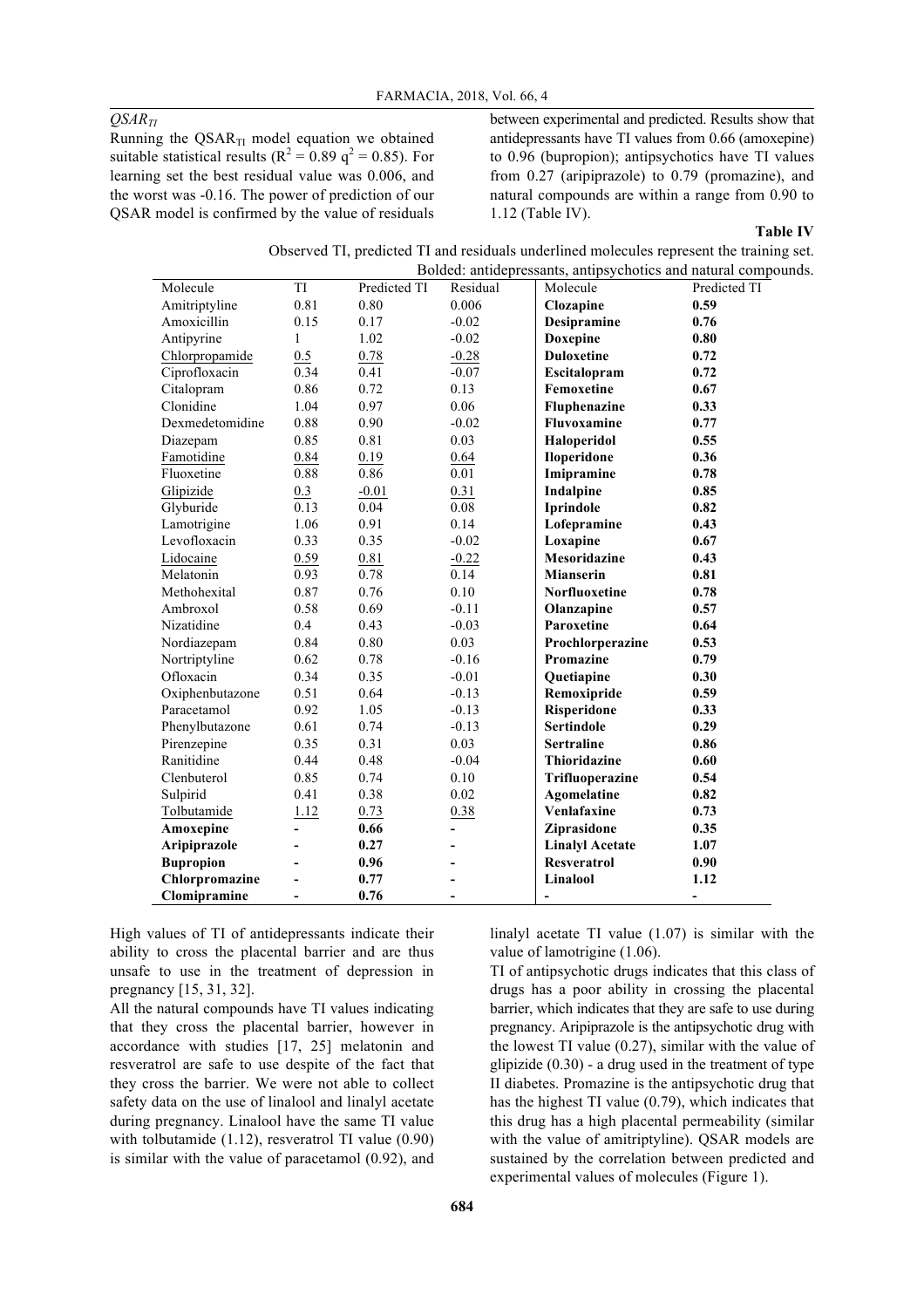

Comparison between experimental and predicted  $pK_i$  values of antidepressant and antipsychotic drugs on QSAR $_{\rm SERT}$  model and QSAR $_{\rm TI}$  model

### *In silico ADMET*

Results of the ADMET study (Table V) show that unlike fluoxetine, the studied natural compounds have no hepatotoxicity; the studied natural compounds and fluoxetine have a high intestinal absorption (IA); fluoxetine has a high VDss, whereas the natural compounds have medium.

The more parts of the drug are bound the less efficient is its ability to penetrate the membranes and diffuse. The number of unbound molecules in the case of natural compounds is much lower than in the case of fluoxetine, which indicates that their efficiency is much higher.

*(v)* BBB permeability refers to the ability of a drug to cross the BBB: if a compound has a  $logBBB > 0.3$  it crosses the BBB, whereas molecules with logBBB < -1 have a poor capacity in crossing the BBB. Our results have shown that fluoxetine, linalyl acetate and linalool crosses the BBB with a similar permeability, whereas melatonin and resveratrol presented the poor capacity of crossing BBB. *(vi)* Total clearance (the renal and hepatic clearance of a drug) is similar for fluoxetine, linalool and melatonin, higher for linalyl acetate, and lower for resveratrol. *(vii)* The rat oral  $LD_{50}$  (the dose that causes death to 50% of rats) for fluoxetine, resveratrol and melatonin is higher than  $LD_{50}$  of linalool and linalyl acetate (Table V and Figure 2).

### **Table V**

|                              |                       |          |                 |          |            | compared with antigepressam muoxeune                      |
|------------------------------|-----------------------|----------|-----------------|----------|------------|-----------------------------------------------------------|
| Model                        | Predicted values for  |          |                 | Unit     |            |                                                           |
|                              | resveratrol melatonin |          | linalyl acetate | linalool | fluoxetine |                                                           |
| <b>Intestinal Absorption</b> | 90.935                | 94.164   | 95.275          | 93.163   | 91.813     | % Absorbed                                                |
| (human)                      |                       |          |                 |          |            | $(>30\%$ = poorly absorbed)                               |
| VDss (human)                 | 0.296                 | 0.082    | 0.069           | 0.152    | 1.058      | $\log L/kg$                                               |
|                              |                       |          |                 |          |            | $\text{(low -0.15} > \text{logVDss} > 0.45 \text{ high)}$ |
| Fraction unbound             | 0.166                 | 0.289    | 0.423           | 0.484    | 0.039      | Fu (higher fraction unbound more                          |
| (human)                      |                       |          |                 |          |            | efficient drug)                                           |
| <b>BBB</b> permeability      | $-0.048$              | $-0.076$ | 0.516           | 0.598    | 0.505      | $log$ BBB (poorly cross $-1$ > $log$ BBB                  |
|                              |                       |          |                 |          |            | $> 0.3$ crosses)                                          |
| <b>Total Clearance</b>       | 0.076                 | 0.735    | 1.627           | 0.446    | 0.68       | $\log$ mL/min/kg                                          |
| Rat (LD <sub>50</sub> )      | 2.529                 | 2.159    | 1.729           | 1.704    | 2.849      | mol/kg                                                    |
| Hepatotoxicity               | No.                   | No       | No              | No       | Yes        | Yes/No                                                    |

*In silico* ADMET predicted values for natural compounds: resveratrol, melatonin, linalool and linalyl acetate compared with antidepressant fluoxetine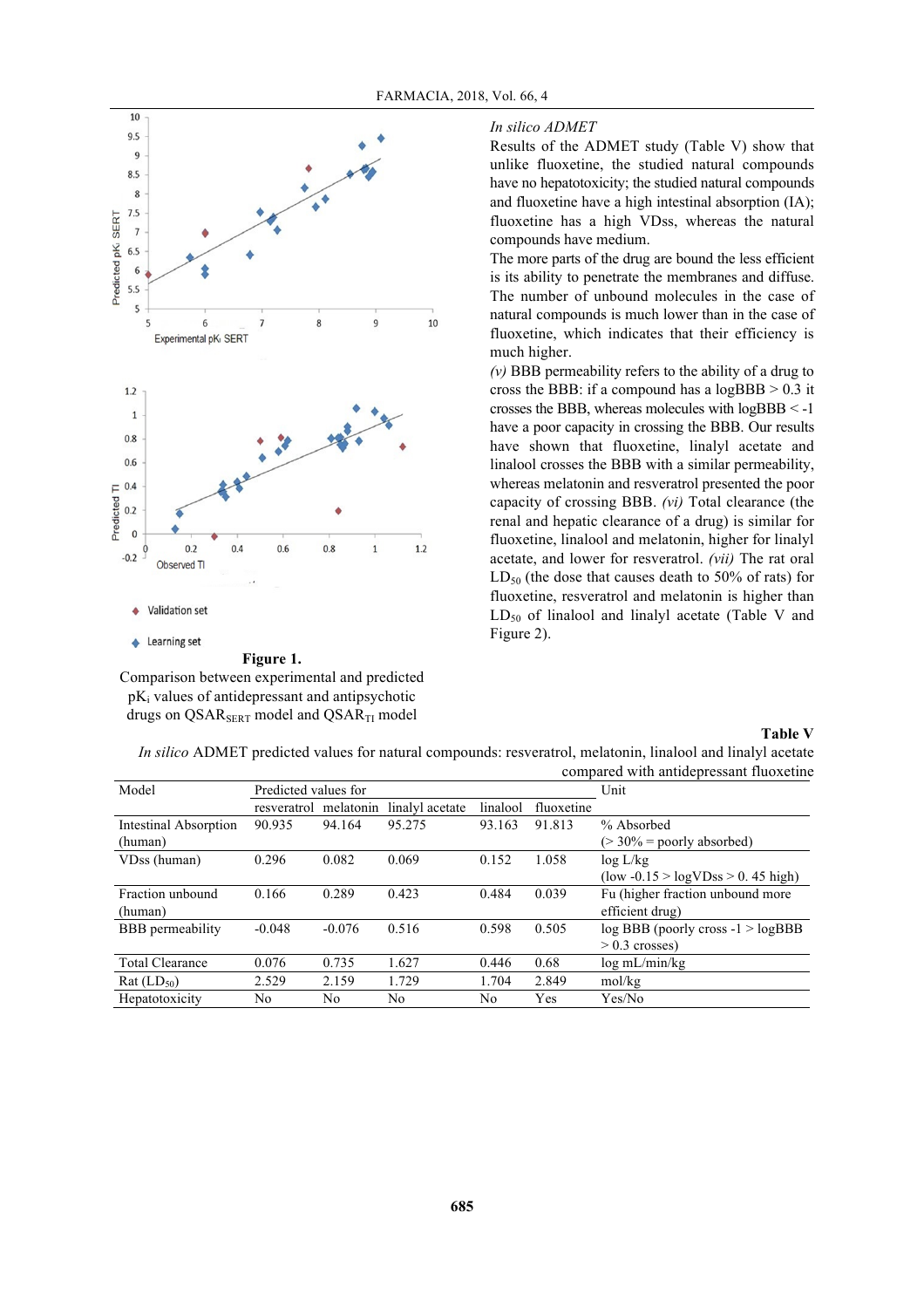

FARMACIA, 2018, Vol. 66, 4

**Figure 2.**

*In silico* ADMET graphical representation of predicted values belonging to natural compounds and fluoxetine

### **Conclusions**

Our study concludes that (i) natural compounds melatonin, resveratrol, linalool and linalyl acetate could be a good alternative in treatment of depression. Their  $pK_i$  on SERT receptor is similar to the  $pK_i$  of classical medications. Linalyl acetate and linalool are the main constituents of a product already used as treatment for anxiety: silexan. (ii) All antidepressants drugs and natural compounds studied have TI values indicating that they do cross the placental barrier, whereas the TI values of the studied antipsychotics drugs indicate that these drugs do not cross the placental barrier. (iii) ADMET studies indicate that all the natural compounds are well tolerated by human body.

The limitation of the current study is a lack of experimental data, the fact that TI values were taken from some other studies, and that there are no experimental pregnancy TI data available due to ethical reasons.

This study is another proof that natural compounds can be a viable alternative to classical antidepressants when treating neuropsychiatric disorders. They have fewer side effects and can be used on pregnant women.

#### **Acknowledgement**

This work was supported by a grant of the Romanian Ministry of Research and Innovation, CCCDI-UEFISCDI, project number PN-III-P1-1.2-PCCDI-2017-0728/2018, contract no 693/2018, within PNCDI III.

#### **References**

- 1. Avram S, Alexandrescu I, Puia A, Udrea AM, Mernea M, Mihailescu DF, Borcan LC, Aneuploidy-Inducing Mutations in Mitotic Checkpoint Protein hMad1- Carboxi Terminal Domain Analyzed by SAR and Computational Mutagenesis. *Curr Proteomics*, 2017;  $14.254 - 260$
- 2. Biragyn A, Aliseychik M, Rogaev E, Potential importance of B cells in aging and aging-associated neurodegenerative diseases. *Seminars in Immunopath.*, 2017; 39(3): 283-294.
- 3. Bymaster F, Comparative Affinity of Duloxetine and Venlafaxine for Serotonin and Norepinephrine Transporters *in vitro* and *in vivo*, Human Serotonin Receptor Subtypes, and Other Neuronal Receptors. *Neuropsychopharmacology*, 2001; 25(6): 871-880.
- 4. DrugBank. DrugBank. www.drugbank.ca/.
- 5. Fogarasi E, Croitoru MD, FülöpI, Faliboga L, Vlase L, Jung A, Hohmann J, Balabanova B, Ivanova-